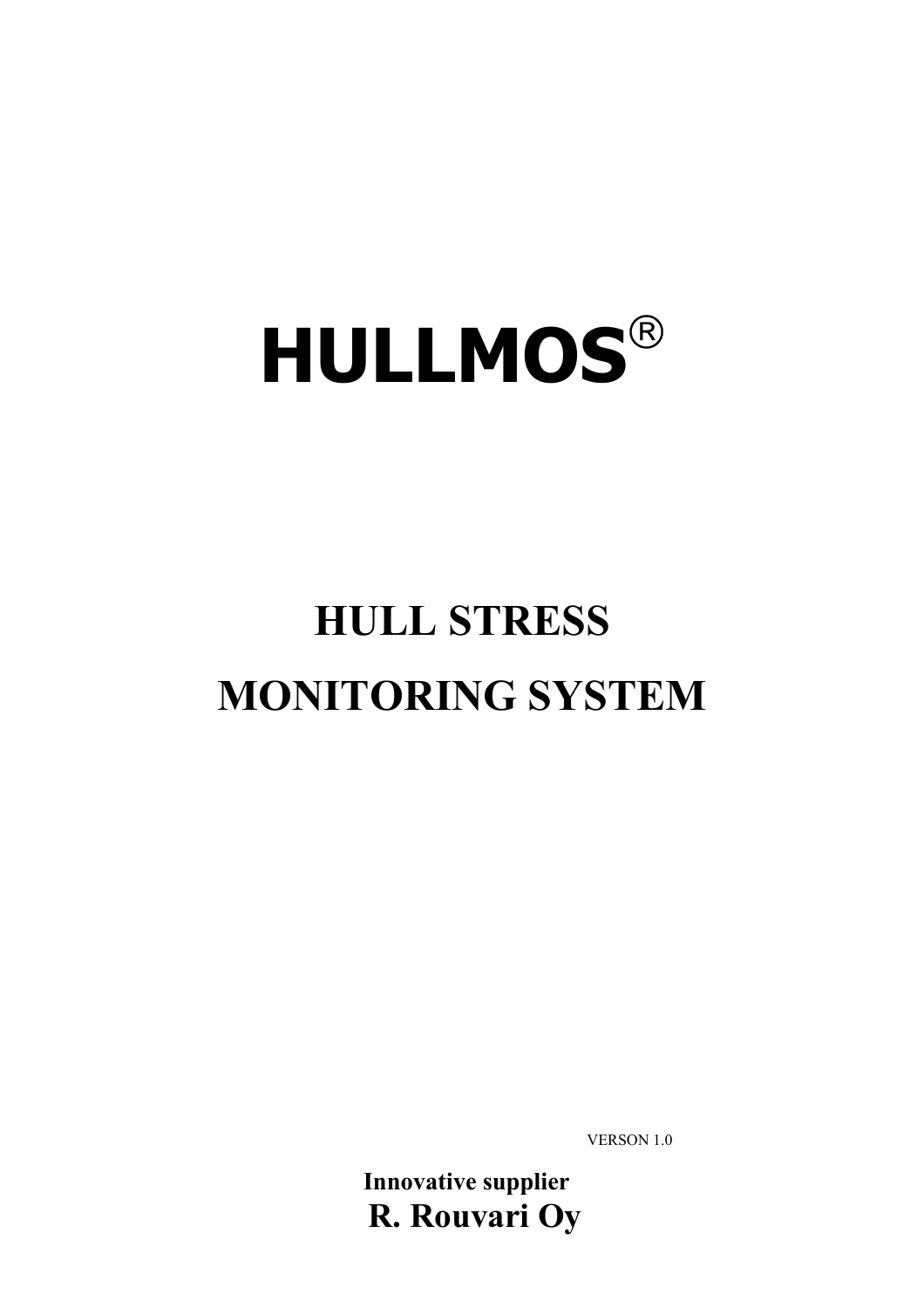### **H U L L M O S® STRESS MONITORING – TECHNICAL SYSTEM DESCRIPTION**

The Hull Stress Monitoring System **HULLMOS** is to prevent design stresses being exceeded. This is achieved by measuring the relative deformation, strain (stress) in the hull due to loading (still water strain) and due to waves (dynamic strain). The measured stress is analysed in a distributed way inside the sensors. The analysis methods used identify the static, dynamic and slow changing temperature components from the signal and calculate different signal characteristics. The results are transmitted to the central unit, normally on the bridge, to be further analysed, datalogged and displayed to the bridge personnel to assist the navigation.

#### **HULLMOS is an integrated platform for strain, fatigue and motion monitoring**

Sensors for strain and fatigue are either SBSG (Short Base Strain Gauge, 100 mm) or LBSG (Long Base Strain Gauge, 1700 mm). Off- the-shelftype of sensors are used to measure motion and acceleration.

#### **HULLMOS Monitoring System**

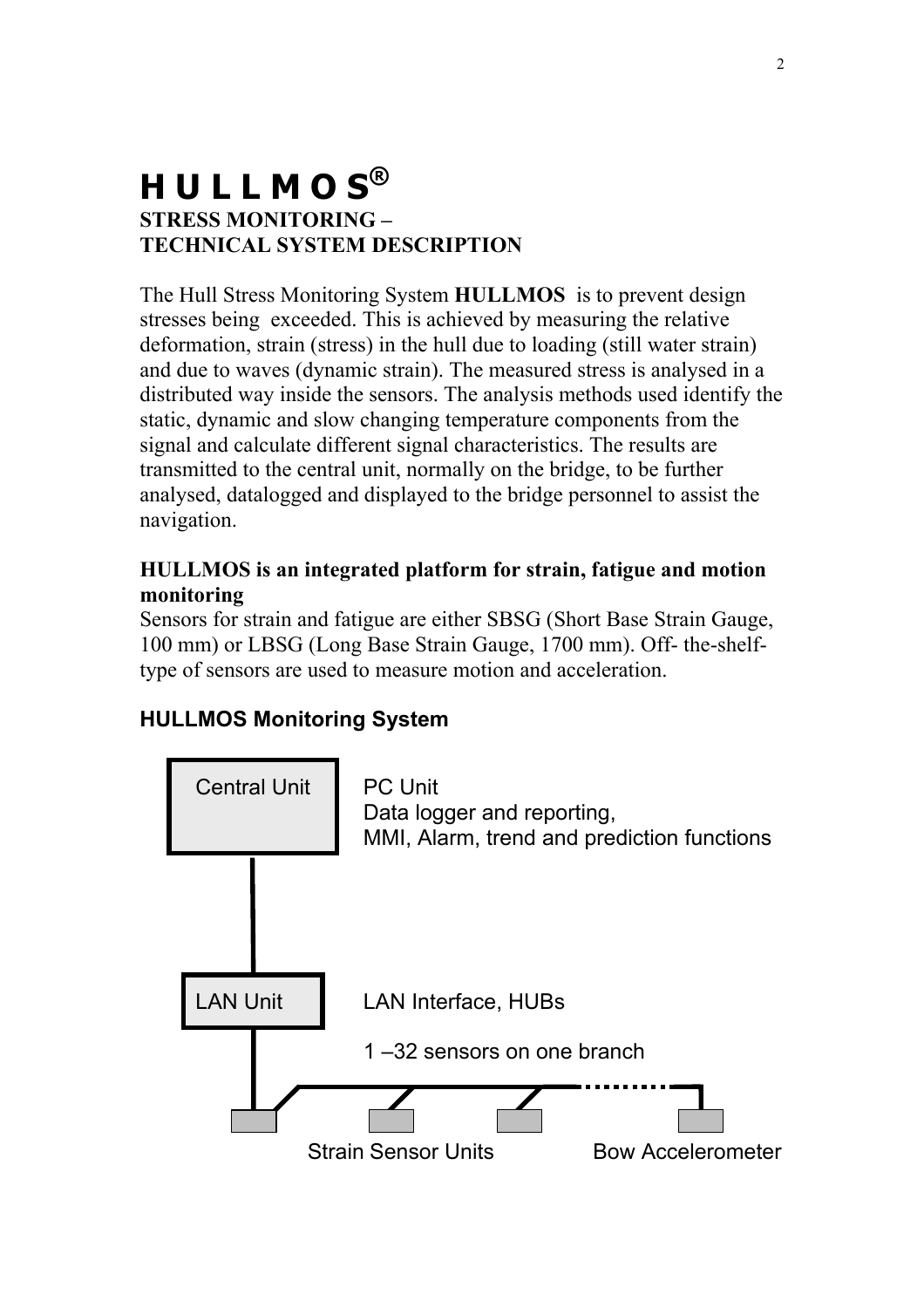#### **Strain Sensor Usage and Installation**

Typical installation places for the sensors are:

- onto the deck
- onto the bulkhead

The strain sensor is to be installed in such a way that it measures the deformation at the main hull girder.

In general, the installation is to exclude the effects of local stress concentrations caused e.g. by material incontinuations, welding and sandblasting. The sensor may be installed by using normal shipyard working standards for accurate installations.

The sensor is designed to be:

- easily tested
- easily calibrated and
- replaceable

#### **SBSG Sensor Functional Description**

The strain gauge is able to measure the strain with an accuracy of at least 5 micro strains. The linear range of the gauge is  $\pm$  1500 micro strains. The measuring bandwidth is selectable from  $0 - 15$  Hz up to 0-150 Hz (3dB/156 Hz, -72dB/235 Hz). The band is adjustable by software.

#### **LBSG Sensor Functional Description**

The Strain gauge is constructed according the class requirement with steel rod of 1500 - 2300 mm in length. The linear range of the gauge is  $\pm 2000$ micro strain with accuracy of at least 5 micro strains. The measuring bandwidth is 0-5 Hz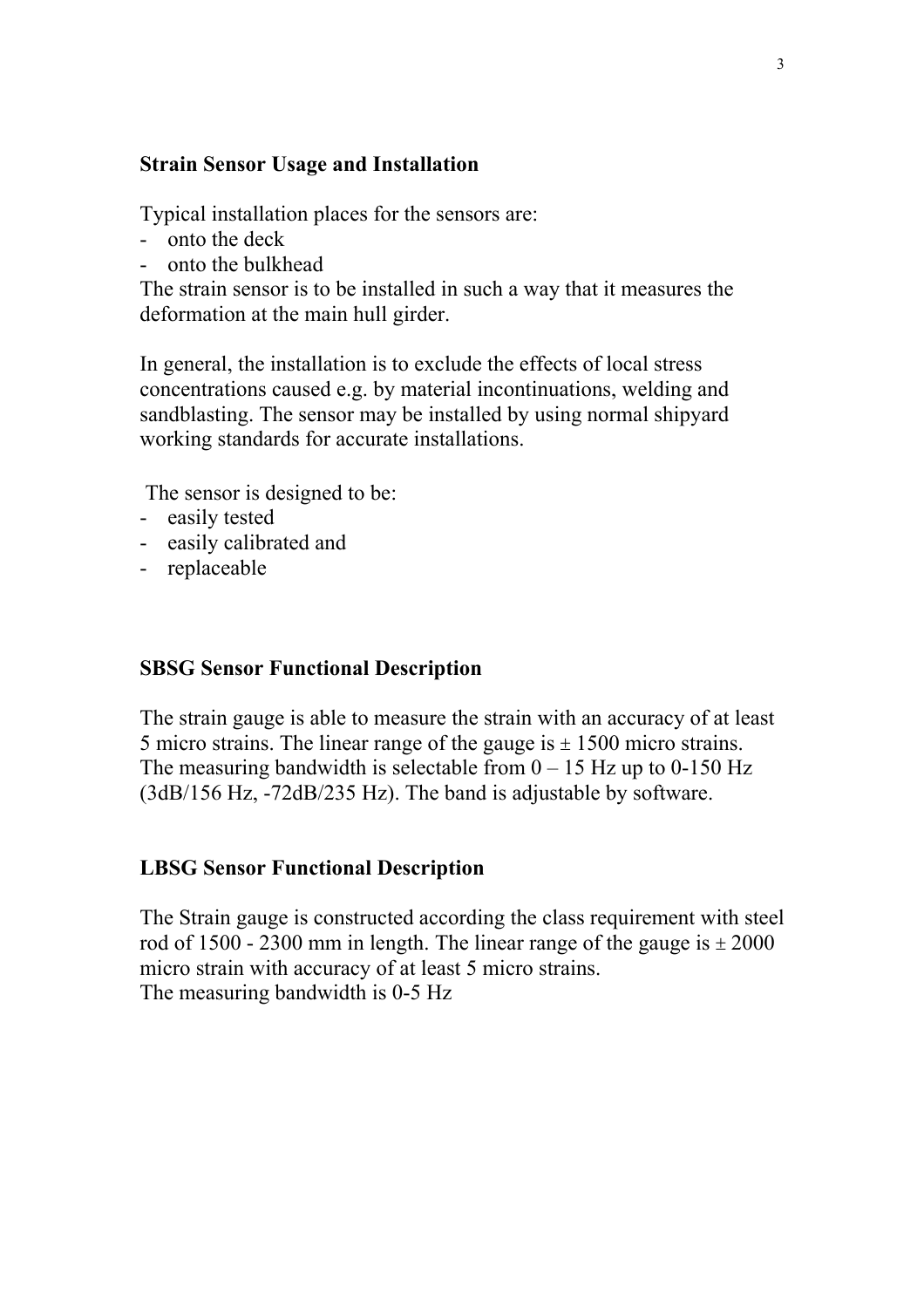#### **Capacity Specifications:**

The sensor electronics is equipped with permanent memory capacity to facilitate such analysis methods as:

- signal mean value calculation
- signal standard deviation calculation
- signal peak value detection
- average zero (mean value)-crossing period detection
- rainflow analysis

The sensor has also non-permanent memory capacity to store:

- calculation parameters
- real time signal  $2x10$  sec.

The analysis methods are calculated in a distributed way, partly by the sensor software, partly by the upper software level. The sensor is equipped with a self-diagnostic function.

The analysis results are available on PC in well-specified format. Windows NT shared memory is used to integrate the strain analysis with the user interface (MMI) and other systems e.g. loading instrument.

#### **Interface Specification**

The sensor works from 12-24 VDC supply (floating system). The sensor is designed to communicate through LAN.

LAN:

| protocol       | <b>ARCNET</b>                       |
|----------------|-------------------------------------|
| datarate       | 625 kbits/sec. or 1.25 Mbits/sec.   |
| physical layer | RS485, shielded cable, twisted pair |

The network is to facilitate the data transfer of functions and parameters such as:

- 1. Time synchronising.
- 2. Results and midvalues of analysis methods to upper calculation level
- 3. Measured data containing: -time stamp -strainvalue to upper level with selectable frequency on request.
- 4. (Raw-)signal history for 10 sec.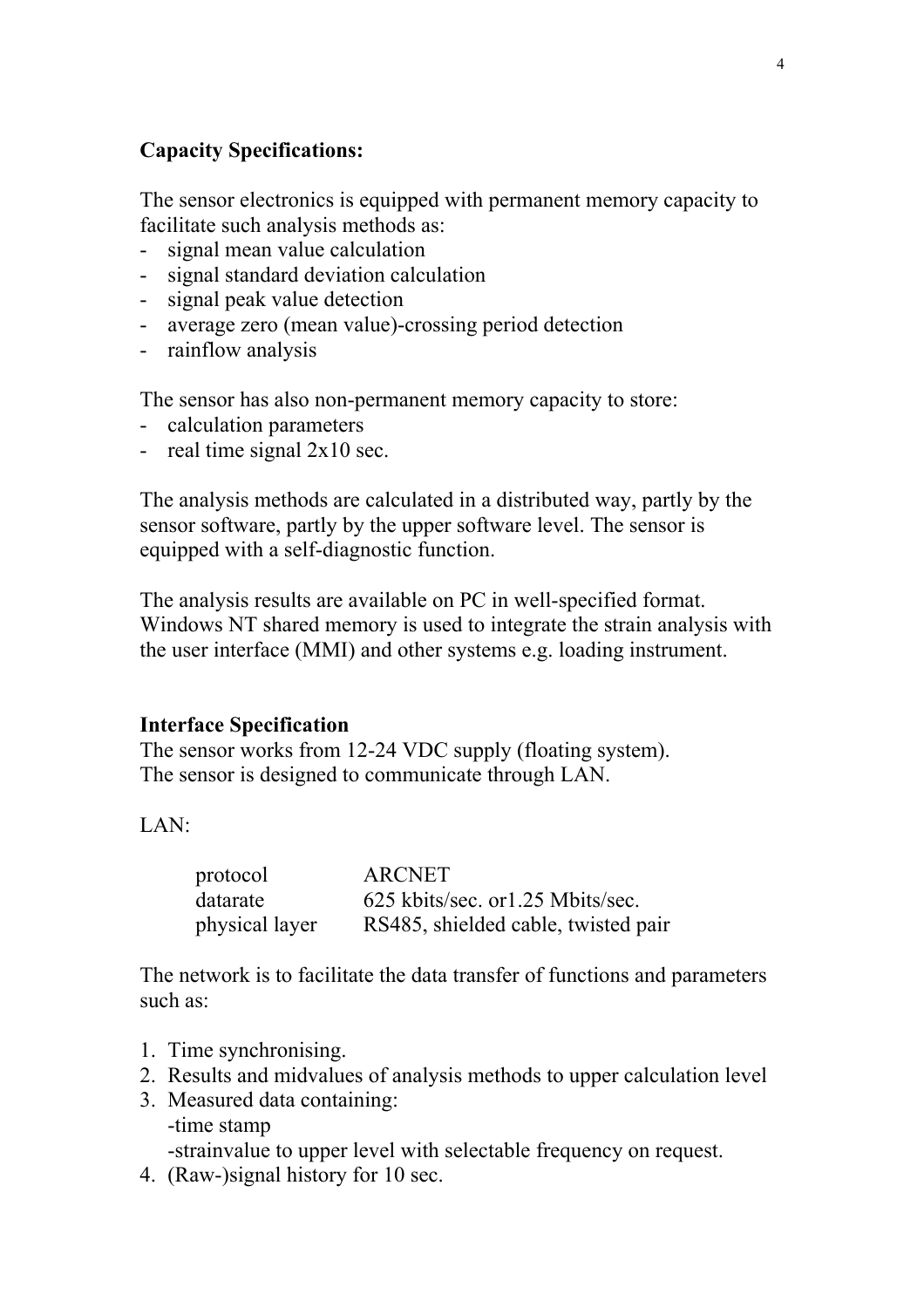#### **Environmental Specifications**

Environmental Test Specifications for Instrumentation and Automation, Det Norske Veritas Certification Notes No 24, is followed.

| Open deck | $-25C$ to $+70C$                 |
|-----------|----------------------------------|
| Open deck | Frequency range: 3-13,2 Hz       |
|           | Amplitude: 1,0 mm (peak value)   |
|           | Frequency range: 13,2-100 Hz     |
|           | Acceleration amplitude: $0.7$ g. |
|           | Fully sealed (SBSG)              |
|           | $IP56$ (LBSG)                    |
|           |                                  |
|           |                                  |

hazardous env. zener barrier)

Explosion Exi, intrinsically safe (by separate

# SBSG SENSOR (Short Base Strain Gauge)

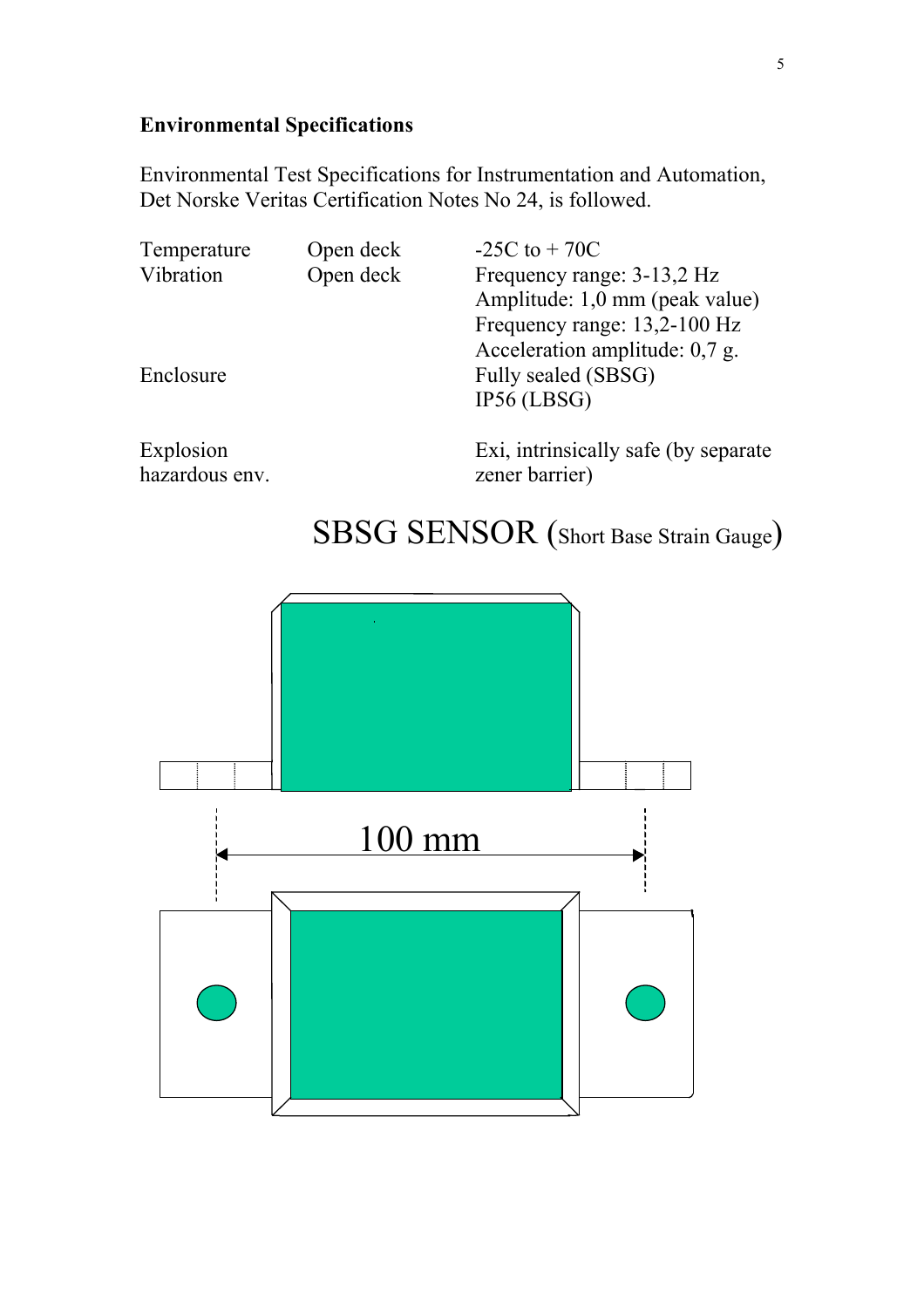# **HULLMOS®** LBSG SENSOR